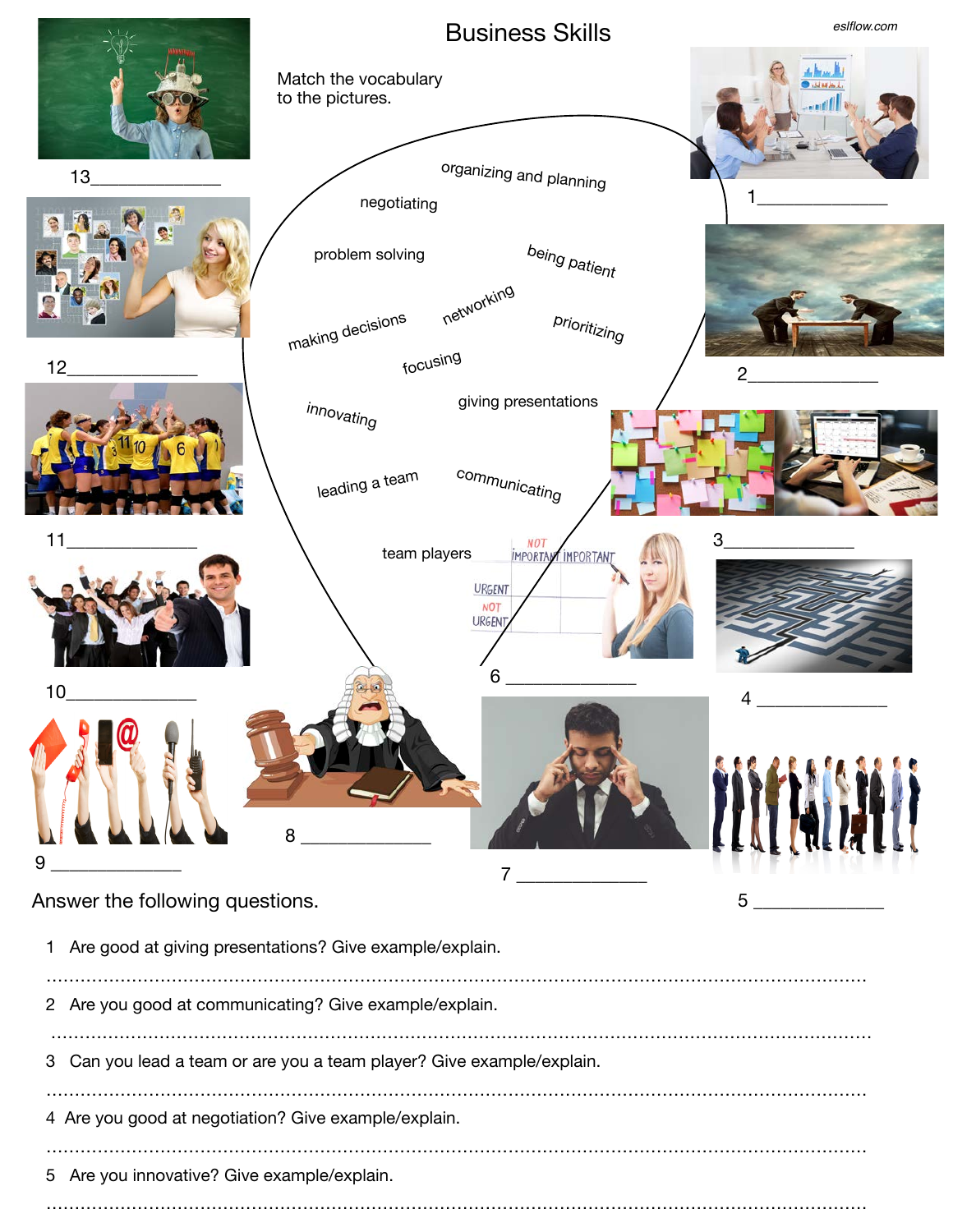## **Answers**

1 giving presentation 2 negotiating 3 organizing 4 problem solving 5 patient 6 prioritizing 7 focusing 8 making decisions 9 communicating 10 leading a team 11 team players 12 networking 13 innovative

1 Are good at giving presentations? Give example/explain.

Yes, I like designing PowerPoints and speaking in front of people.

2 Are you good at communicating? Give example/explain.

Yes, I communicate with many people by telephone, Whatsapp, Facebook and face to face.

3 Can you lead a team or are you a team player? Give example/explain.

I am a leader. I always tell my friends what they have to do.

4 Are good at negotiation? Give example/explain.

When I go to the market I usually negotiate 50 percent discount on everything I buy.

5 Are good at organizing and planning? Give example/explain.

When there are big events, people always ask me to organize everything and ask what they should do next.